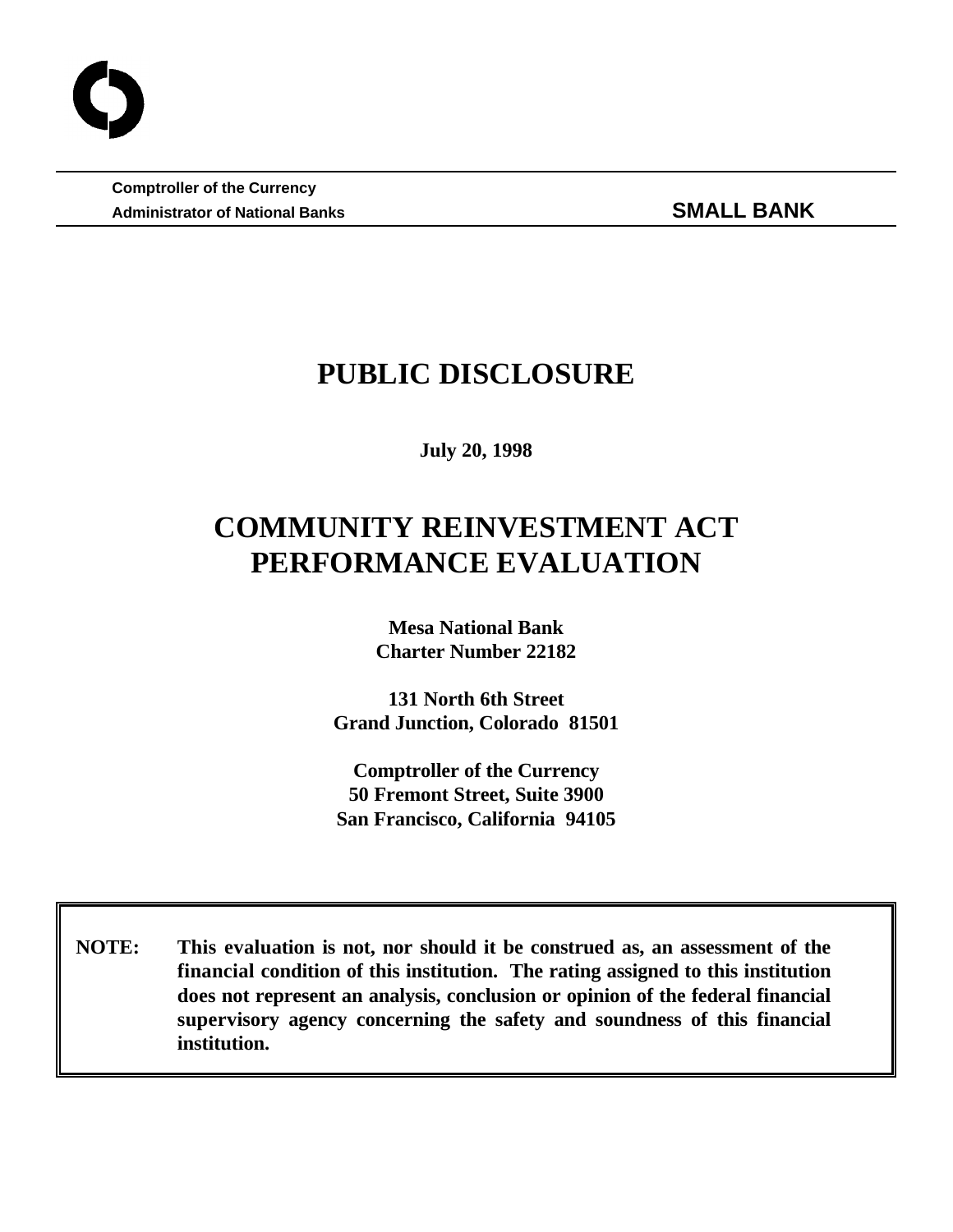#### **GENERAL INFORMATION**

*The Community Reinvestment Act (CRA) requires each federal financial supervisory agency to use its authority when examining financial institutions subject to its supervision, to assess the institution's record of meeting the credit needs of its entire community, including low- and moderateincome neighborhoods, consistent with safe and sound operation of the institution. Upon conclusion of such examination, the agency must prepare a written evaluation of the institution's record of meeting the credit needs of its community.* 

*This document is an evaluation of the Community Reinvestment Act (CRA) performance of Mesa National Bank prepared by the Office of the Comptroller of the Currency, the institution's supervisory agency, as of July 20, 1998. The agency rates the CRA performance of an institution consistent with the provisions set forth in Appendix A to 12 CFR Part 25.*

## **INSTITUTION'S CRA RATING:** This institution is rated **"Outstanding."**

Mesa National Bank is serving the credit needs of its community very well through small business, mortgage, and other consumer lending. The bank's loan-to-deposit ratio is more than reasonable considering lending related activities, the bank's size, financial condition, and business focus. A substantial majority of the bank's loans are made within its assessment area. Lending activity reflects reasonable penetration to borrowers of different income levels and to businesses of different sizes, especially small size businesses, given the demographics of the assessment area. The bank has made significant and innovative strides to participate in community development through its partnership with nonprofit, affordable housing groups. The bank also provides excellent access and convenient services to all segments of the assessment areas.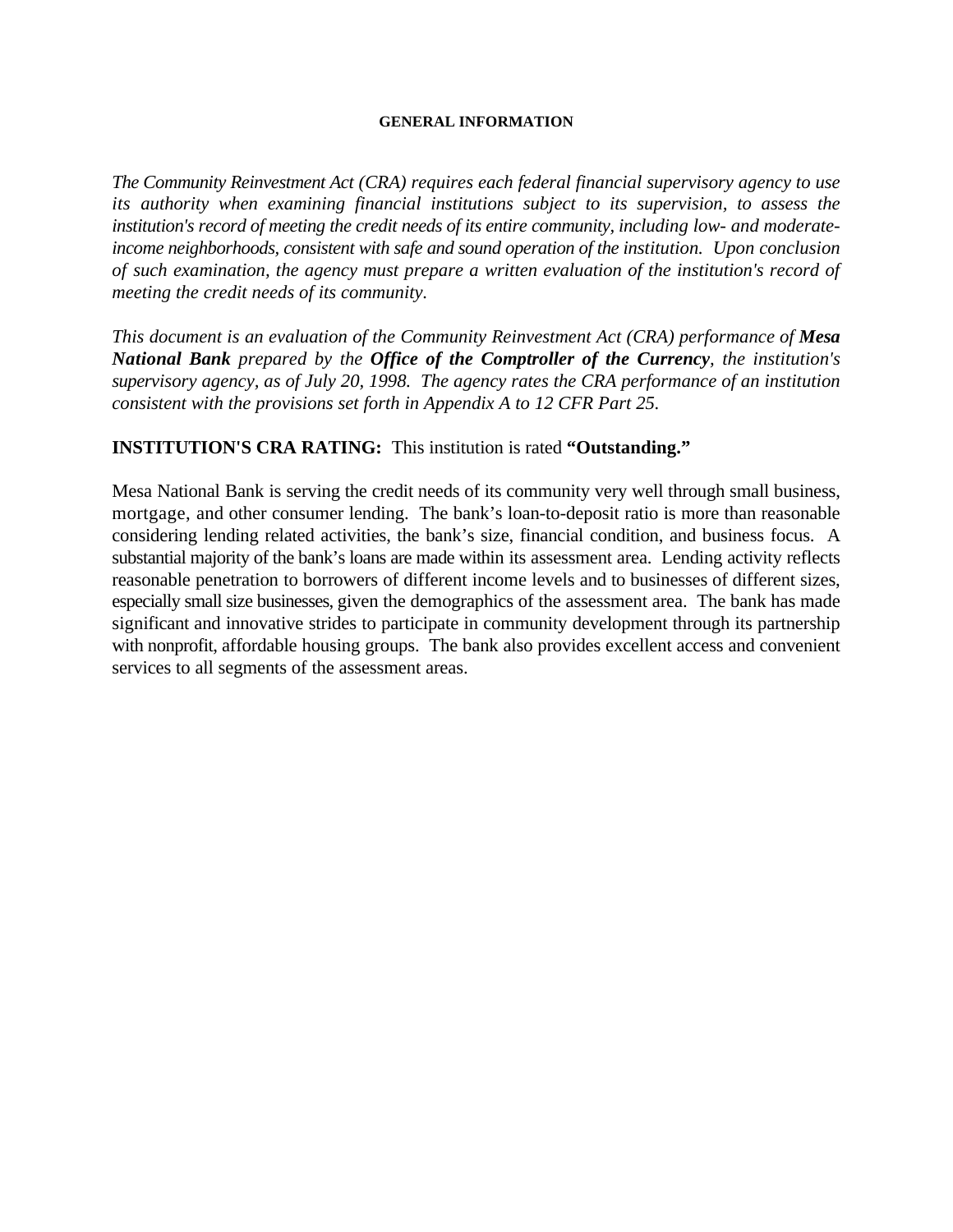## **DESCRIPTION OF INSTITUTION:**

Mesa National Bank (MNB) is a \$182 million full-service bank headquartered in downtown Grand Junction, Colorado. The bank has eight branches that are disbursed along the western slope of Colorado. The main office and four of the branches are located in and around neighboring communities of Grand Junction. The remaining four branches are located in Glenwood Springs, Rifle, Carbondale, and Telluride, Colorado. Three of the eight branch facilities are located in a local grocery store chain. The bank also operates five drive-up facilities. Three drive-up facilities are located in Grand Junction, and the remaining two are located in Glenwood Springs and Rifle. In addition, the bank operates and maintains 15 automated teller machines (ATMs). Six are deposittaking ATMs located at full-service offices. The remaining ATMs are nondeposit taking which are in various locations of a local convenience store chain.

Sturm Banks of Colorado, Inc., a multi-bank holding company, owns 100% of MNB.

Since the last CRA examination on July 20, 1995, the bank has opened three branches. No branches have closed. On June 5, 1997, the bank opened a branch in Telluride, Colorado. On June 15, 1997, the bank opened a branch in Carbondale, Colorado. In June 1998, the bank opened the Eastgate branch in Grand Junction. The bank has also received approval to open two additional branches in neighboring communities of Grand Junction. The Coronado branch in Grand Junction is scheduled to open August 10, 1998, and will be located in near Clifton, Colorado, an adjacent community located east of Grand Junction. The Fruita branch is scheduled to open in late 1998 and will be located in Fruita, Colorado, a community located northwest of Grand Junction.

The bank provides a full array of credit products. The bank also offers a wide array of consumer type lending including mortgage loans, home improvement loans, and residential refinancing. The loan portfolio is comprised primarily of the following types of loans: construction and development (8%), 1- to 4-family residential secured (25%), commercial (43%), and consumer (24%).

There are no financial or legal impediments to the bank's ability to meet the credit needs of the assessment area.

## **DESCRIPTION OF ASSESSMENT AREA:**

## **The bank's assessment area meets the requirements of the regulation and does not arbitrarily exclude low- and moderate-income areas.**

The bank has designated two assessment areas. The first assessment area surrounds the main office and encompasses Mesa County and Garfield County, adjacent to the north. Mesa County includes the Grand Junction Metropolitan Statistical Area (MSA), which contains 21 census tracts. Grand Junction is the county seat. Garfield County is a non-MSA area and contains six Block Numbering Areas (BNAs). Glenwood Springs is the county seat. The second assessment area encompasses San Miguel County, which is two counties south of Mesa County. Telluride is the county seat of San Miguel County and contains two BNAs.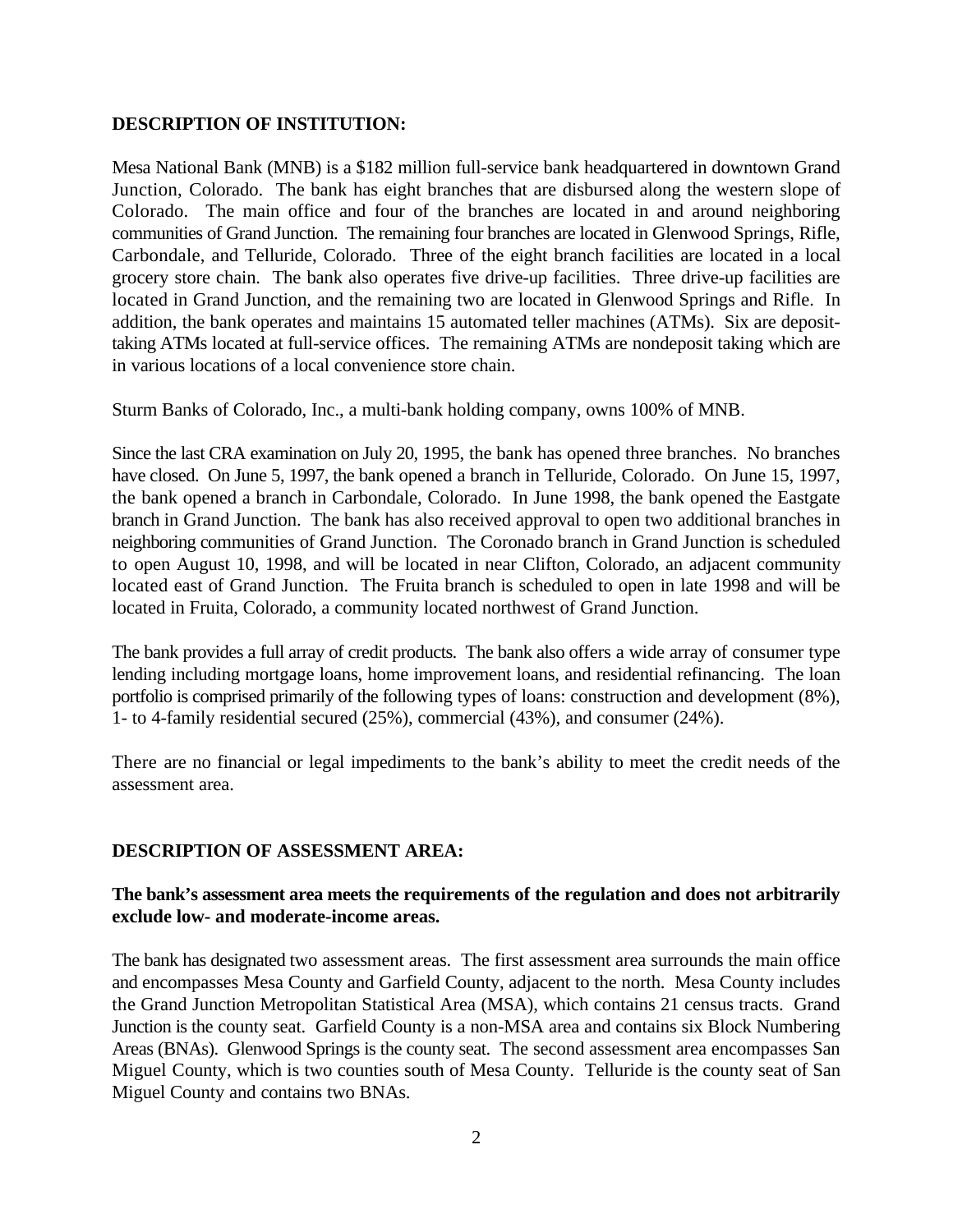The following table reflects the income levels of the assessment areas by MSA and non-BNAs. Based on the 1990 U.S. Census median family income, the bank's assessment areas are primarily middleand upper-income census tracts or BNAs.

| <b>ASSESSMENT AREA CHARACTERISTICS</b><br><b>MESA, GARFIELD, AND SAN MIGUEL COUNTIES</b> |          |                                       |                                  |     |               |                                    |  |
|------------------------------------------------------------------------------------------|----------|---------------------------------------|----------------------------------|-----|---------------|------------------------------------|--|
|                                                                                          |          | <b>Mesa County</b><br>(Census tracts) | <b>Garfield County</b><br>(BNAs) |     |               | <b>San Miguel County</b><br>(BNAs) |  |
| Income level                                                                             | #        | % of Total                            | % of Total<br>#                  |     | #             | % of Total                         |  |
| Low Income                                                                               | $\Omega$ | $\Omega$                              | 0                                |     | O             | Ω                                  |  |
| Moderate Income                                                                          | 4        | 19                                    | $\Omega$                         | O   | $\Omega$      |                                    |  |
| Middle Income                                                                            | 13       | 62                                    | 3                                | 50  |               | 50                                 |  |
| Upper Income                                                                             | 4        | 19                                    | 3                                | 50  |               | 50                                 |  |
| <b>Total</b>                                                                             | 21       | 100                                   | 6                                | 100 | $\mathcal{P}$ | 100                                |  |

The majority of families in the bank's assessment areas reside in middle- and upper-income census tracts or BNAs. As shown in the following table, 37%, 28%, and 29% of the total families in each of the individual areas are low- and moderate-income families living in middle and upper-income census tracts.

| PERCENTAGE OF FAMILIES WITHIN ALL TRACTS BY INCOME LEVEL |                     |            |                   |                 |                     |            |
|----------------------------------------------------------|---------------------|------------|-------------------|-----------------|---------------------|------------|
|                                                          | Grand Junction MSA* |            | Garfield County** |                 | San Miguel County** |            |
| <b>Income Level</b>                                      | #                   | % of Total | #                 | % of Total<br># |                     | % of Total |
| Low Income                                               | 4,980               | 19         | 1,130             | 14              | 135                 | 16         |
| Moderate Income                                          | 4,616               | 18         | 1,101             | 14              | 110                 | 13         |
| Middle Income                                            | 5,805               | 23         | 1,978             | 25              | 182                 | 22         |
| Upper Income                                             | 10,184              | 40         | 3,803             | 47              | 407                 | 49         |
| <b>Total</b>                                             | 25,585              | 100        | 8,012             | 100             | 834                 | 100        |

 \*The 1990 U.S. Census median family income for the Grand Junction MSA is \$27,637, and the 1997 updated Department of Housing and Urban Development (HUD) median family income is \$37,900.

\*\*The 1990 U.S. census non-MSA state-wide median family income for Garfield and San Miguel Counties is \$28,258. The 1997 updated HUD non-MSA median family income is \$39,000.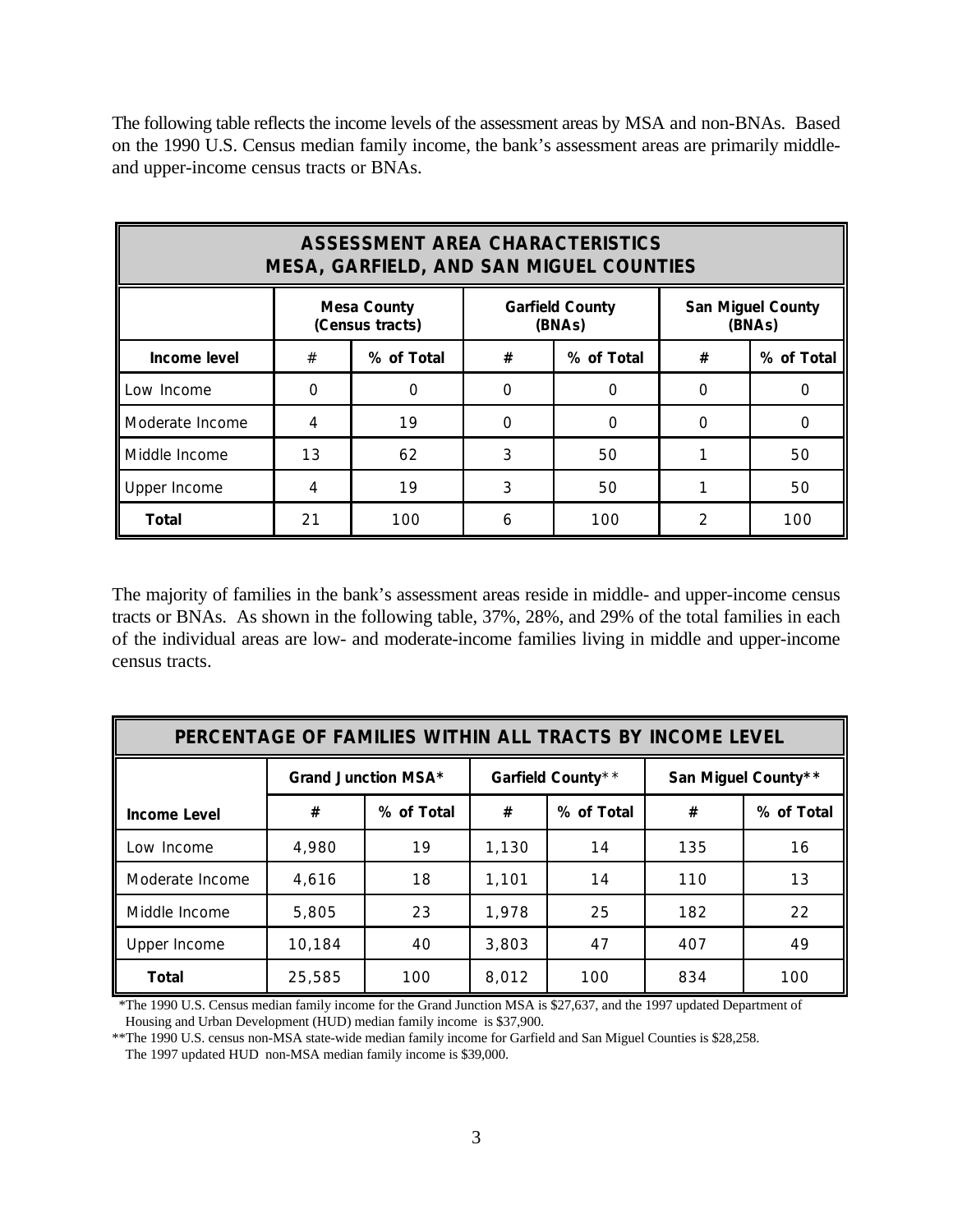Overall competition in the assessment areas is high. There are numerous financial institutions in Grand Junction and the surrounding communities. Competition in the other local communities where the bank's branches are located is also high, with several branches of larger financial institutions in these areas.

Major industries in both assessment areas are retail/service oriented. Tourism and recreation are major contributing industries for both assessment areas. Retirees comprise a major portion of the population. The economic impact of agriculture is minimal and represents only 1% of the total economic base in Grand Junction. However, agriculture remains unique in the area of Grand Junction with numerous orchards for fruits and wine grapes. The major employers in Grand Junction are Mesa State College, St. Mary's Hospital and related medical services, city and county government, City Market, and School District 51. The economy in Garfield County is retail, service, and recreation oriented. The towns of Glenwood Springs and Telluride are destination ski resort communities with winter sports a major attraction in these areas. Population growth and real estate construction growth remains strong in both of the assessment areas.

During this CRA examination, we used two community contacts to assess current economic conditions and credit needs of the community. These contacts indicated that there is a need for affordable housing or multi-family type housing, especially in the Grand Junction area. In addition, the need for small business loans was also identified.

## **CONCLUSIONS WITH RESPECT TO PERFORMANCE CRITERIA**:

## *Loan-to-Deposit Ratio*

## **The bank's loan-to-deposit ratio is more than reasonable considering lending-related activities.**

The bank's average loan-to-deposit (LTD) ratio for the eight quarters beginning June 30, 1996, through March 31, 1998, is 61%. On a simple comparison basis, this compares favorably to five other similarly situated banks given their size, financial condition, and lending focus. The banks were selected based on asset size, location, and similar business focus. For the same time period, the eightquarter average LTD ratios for similar banks ranged from 51% to 78%.

However, several factors affect the bank's LTD ratio. MNB originates a large volume of real estate mortgage loans and sells them in the secondary market. The LTD ratio does not incorporate this lending activity nor reflect the high level of activity.

The bank's commitment to residential mortgage lending is exemplary when compared to other lenders in its assessment area, but especially for an institution of its size. Based on 1996 aggregate peer Home Mortgage Disclosure Act (HMDA) data (the latest available), MNB ranked 8th among 152 reporting lenders with 266 loan originations and 7th with \$17.5 million in dollar volume. The institutions ahead of MNB were primarily much larger regional banks or large regional or national mortgage banking entities. In 1997, the bank originated a total of 211 mortgage loans totaling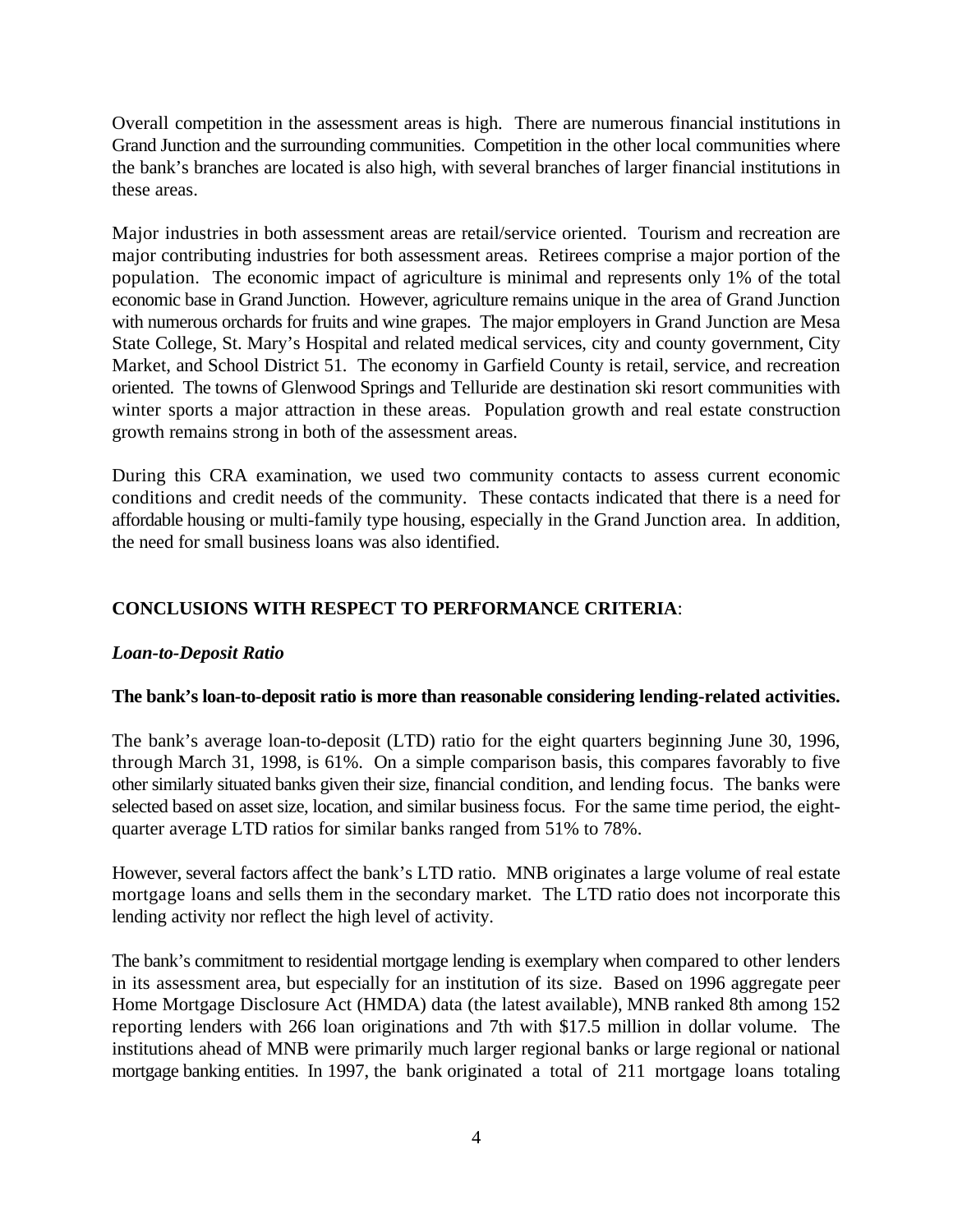\$21 million. And, year-to-date 1998, the bank has originated 170 mortgage loans totaling \$20 million. If the 1997 and 1998 mortgage loans had been retained, the bank's LTD ratio at March 31, 1998, would approximate 73%. This would rank it second in the comparison group behind another local bank approximately twice the asset size of MNB.

Another affect on the LTD ratio is the bank's legal lending limit, which restricts the amount loaned to any one borrower that a bank may retain. In 1997 and year-to-date 1998, MNB sold \$3.2 million and \$1.0 million, respectively, in loan participations relating to its lending limit. Further affecting the LTD is the recent branch expansion. Branch openings, especially the in-store type opened by MNB, typically generate a significantly larger volume of deposits than loans.

Also, in February 1998, deposits were increased by \$10 million due to a legal ruling that required certain funds be converted from repurchase agreements (a type of lending) to deposits. For the past two quarters, this ruling caused a decline of 5% in the LTD ratio.

## *Lending in the Assessment Area*

## **The bank originated a substantial majority of the number and dollar volume of loans within its assessment areas.**

The following table shows the bank originated 96% by number and 94% by dollar of its single-family residential loans within its assessment areas. We based our analysis using the bank's 1997 HMDA-Loan Activity Register (LAR). HMDA reportable loans include residential loans for home purchase, home improvement, and refinance purpose loans captured on the bank's HMDA-LAR. We verified the HMDA-LAR using a random sample of 25 loans.

| <b>1997 HMDA-LAR REPORTABLE LOANS</b><br><b>LOANS ORIGINATED INSIDE AND OUTSIDE THE ASSESSMENT AREA</b> |                                                                        |     |        |     |  |  |  |
|---------------------------------------------------------------------------------------------------------|------------------------------------------------------------------------|-----|--------|-----|--|--|--|
|                                                                                                         | $%$ Loans $(\#)$<br>Loans \$(000's)<br>$%$ Loans $(*)$<br>Loans $(\#)$ |     |        |     |  |  |  |
| In Area                                                                                                 | 290                                                                    | 96  | 22.995 | 94  |  |  |  |
| Out of Area                                                                                             | 12                                                                     |     | 1.464  | h   |  |  |  |
| Total                                                                                                   | 302                                                                    | 1ററ | 24,459 | 100 |  |  |  |

We also reviewed the bank's HMDA-LAR for residential loans originated from January 1 through June 30, 1998. This review shows the bank originated 97% by number and 94% by dollar of residential loans within its assessment areas. The following table illustrates this conclusion.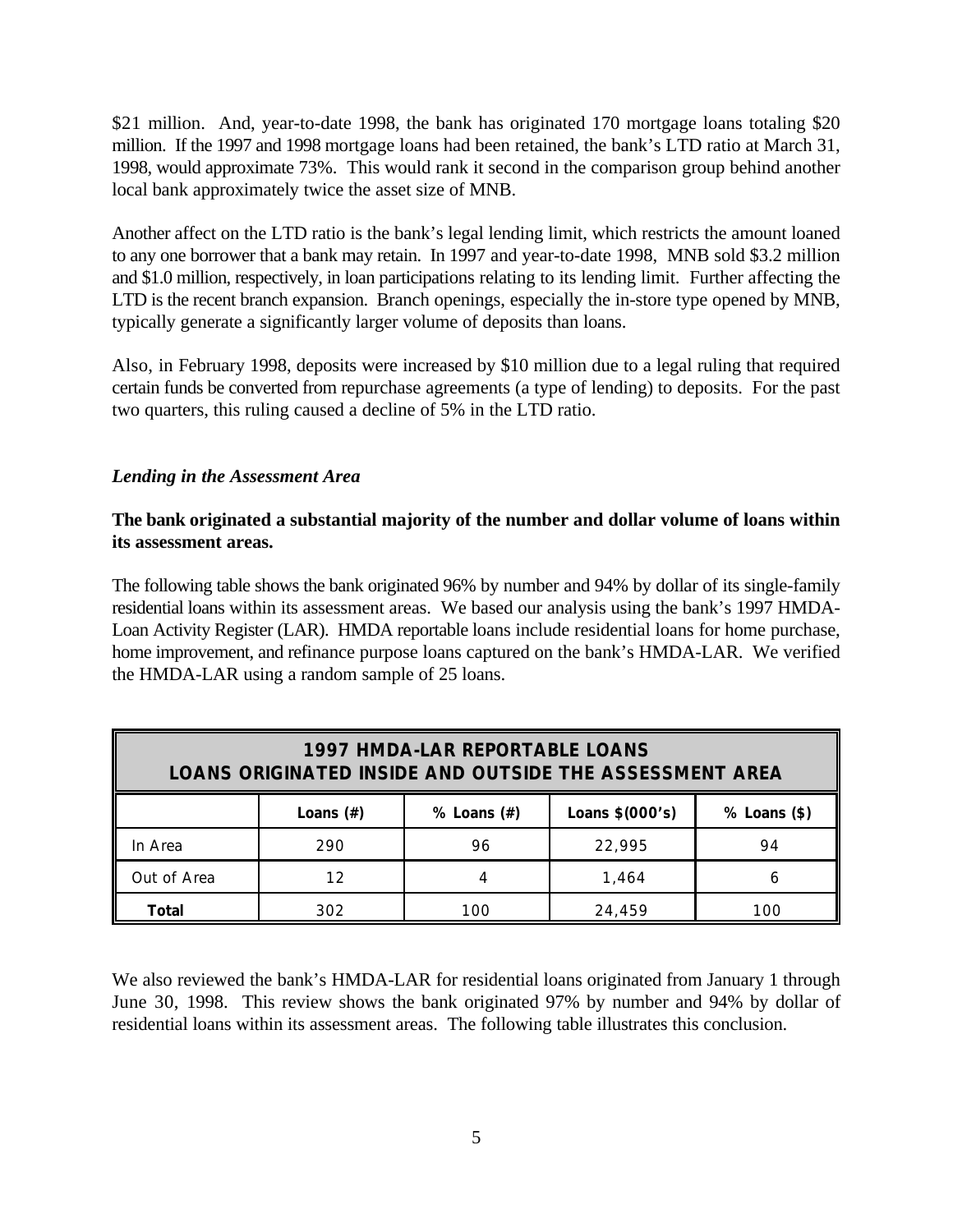| JANUARY 2 - JUNE 30, 1998, HMDA REPORTABLE LOANS<br>LOANS ORIGINATED INSIDE AND OUTSIDE THE ASSESSMENT AREA |                                                                     |     |       |     |  |  |  |
|-------------------------------------------------------------------------------------------------------------|---------------------------------------------------------------------|-----|-------|-----|--|--|--|
|                                                                                                             | Loans \$(000's)<br>Loans $(\#)$<br>$%$ Loans $(\#)$<br>% Loans (\$) |     |       |     |  |  |  |
| In Area                                                                                                     | 57                                                                  | 97  | 2,239 | 94  |  |  |  |
| Out of Area                                                                                                 |                                                                     |     | 155   | ь   |  |  |  |
| Total                                                                                                       | 59                                                                  | 100 | 2.394 | 100 |  |  |  |

#### *Lending to Borrowers of Different Incomes and Businesses of Different Sizes*

#### **Lending activity to borrowers of different income levels and businesses of different sizes is satisfactory.**

The following table reflects MNB's residential loan activity captured on its 1997 and June 30, 1998, HMDA-LAR. Borrower income level was defined by loan location and the percentage of 1990 U.S. Census median family income for its respective MSA or non-MSA. It is significant to note that the low- and moderate-income segment of the community typically has a more difficult time qualifying for home financing given the increases in area real estate prices. The table shows that 25% of HMDA reportable loans by number and 14% by dollar volume were made to low- and moderate-income borrowers. This is in line with the proportion of low- and moderate-income families in the assessment areas.

| <b>HMDA REPORTABLE LOANS</b><br>ORIGINATED IN ASSESSMENT AREA BY BORROWER INCOME |                                             |                                |                             |                                   |                         |  |  |
|----------------------------------------------------------------------------------|---------------------------------------------|--------------------------------|-----------------------------|-----------------------------------|-------------------------|--|--|
| Income Level*                                                                    | % of Families<br>in Assessment<br>Area $**$ | <b>SFR</b><br>Loan<br>$^{(+)}$ | $%$ of<br>Loans<br>$^{(+)}$ | <b>SFR</b><br>Loans<br>\$ (000's) | $%$ of<br>Loans<br>(\$) |  |  |
| Low $<$ 50% of MSA Median                                                        | 18                                          | 28                             | 9                           | 673                               | 3                       |  |  |
| Moderate 50% - 79% of MSA Median                                                 | 17                                          | 51                             | 16                          | 2,355                             | 11                      |  |  |
| Middle 80% - 119% of MSA Median                                                  | 23                                          | 87                             | 28                          | 5,250                             | 24                      |  |  |
| Upper $> 120\%$ of MSA Median                                                    | 42                                          | 147                            | 47                          | 13,294                            | 62                      |  |  |
| <b>Total</b>                                                                     | 100                                         | 313                            | 100                         | 21,572                            | 100                     |  |  |

 \*Income Category is based on the 1997 HUD median family income for MSA (\$37,900) and non-MSA (\$39,000) areas of Colorado.

\*\*Percent of families in the assessment area is based on the 1990 U.S. Census median family income for MSA (\$27,637) and non-MSA (\$28,258) areas of Colorado.

 $\epsilon$  = Less than.

 $>$  = More than.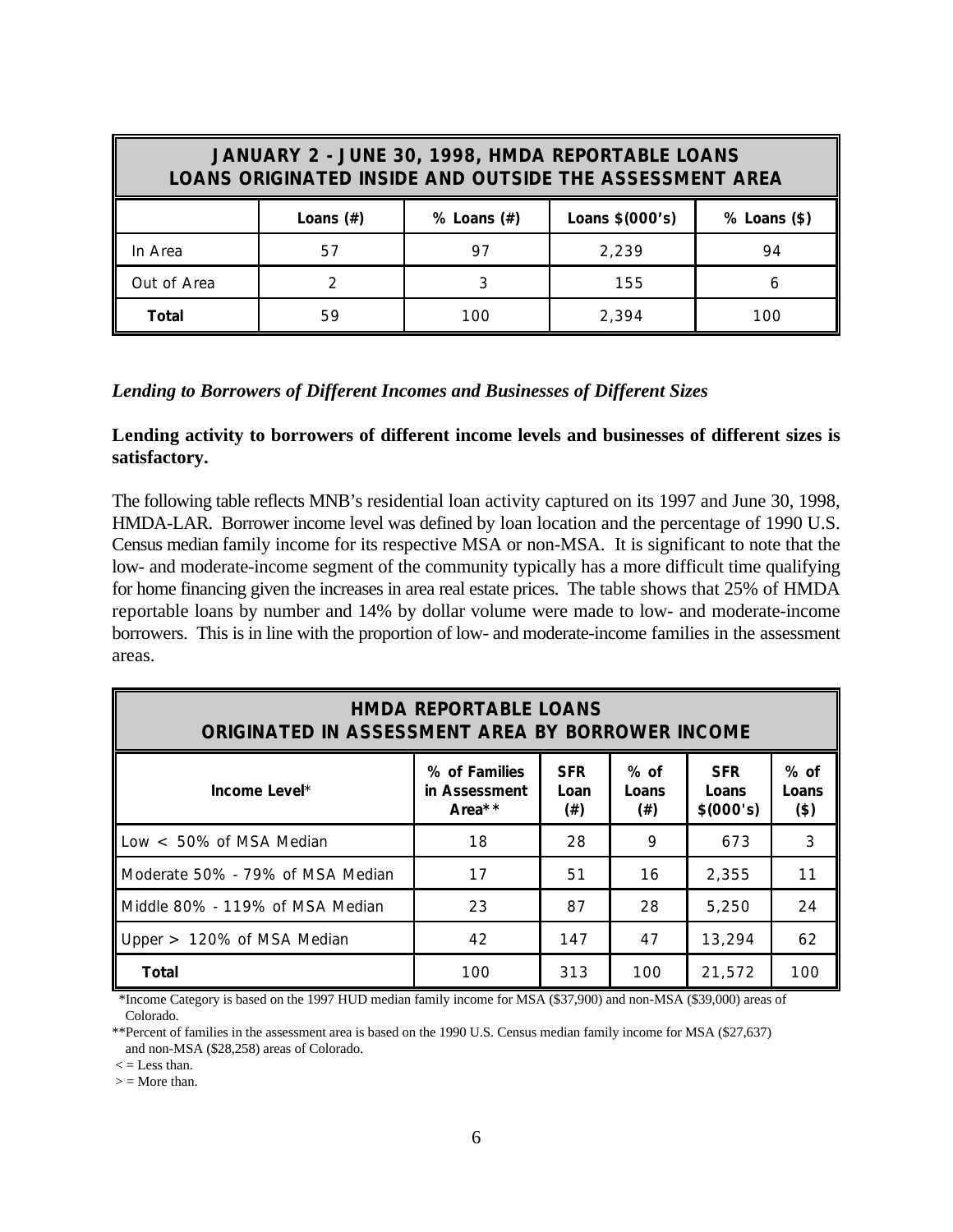The bank also demonstrates a very strong loan penetration to small businesses. This is reflected in the following table from a random sample of newly-originated commercial loans in 1998. This is also consistent with the business demographics of the assessment area. Seventy-seven percent of the businesses in both assessment areas have revenues less than \$1 million.

| <b>DISTRIBUTION OF BUSINESS LOANS BY REVENUE SIZE</b>   |              |                    |                    |                     |  |  |
|---------------------------------------------------------|--------------|--------------------|--------------------|---------------------|--|--|
| Originated from<br>01/01/98 to 06/30/98                 | Loans<br>(#) | % of Sample<br>(#) | Loans<br>\$(000's) | % of Sample<br>(\$) |  |  |
| Loans to Small Businesses<br>(Revenues $< $1,000,000$ ) | 28           | 93                 | 5,697              | 99                  |  |  |
| Loans to Businesses<br>(Revenues $> $1,000,000$ )       |              |                    | 40                 |                     |  |  |
| Total                                                   | 30           | 100                | 5,737              | 100                 |  |  |

 $\leq$  = Less than.

 $>$  = More than.

#### *Geographic Distribution of Loans*

We did not perform an analysis of this area due to the composition of census tracts and BNAs in the bank's assessment areas. As previously stated, the bank's assessment areas have no low-income census tracts or BNAs. In addition, the assessment areas contain only four moderate-income census tracts, all located in the Grand Junction MSA. These four census tracts encompass downtown Grand Junction and industrial areas east and west of downtown Grand Junction. Only small residential areas exist in these tracts and the bank's opportunity to make consumer and residential loans in these areas is minimal. As a result, an analysis of this performance criteria is not meaningful as most loans will naturally fall in middle- and upper-income census tracts or BNAs. The prior analysis of lending to borrowers of different incomes, showing an appropriate penetration, is a more significant and meaningful analysis.

#### *Community Development*

The bank initiated contact with a community action group to develop an innovative program to provide affordable housing to low- and moderate-income individuals. MNB is the co-founder of a cooperative partnership for affordable housing under the name of ComAct II. Although open to the entire lending community, MNB is the only local area financial institution to participate in this partnership. Subsequent to its founding, this nonprofit group for affordable housing in Mesa County was provided a \$375,000 grant and \$125,000 in matching funds by the Colorado Division of Housing. Eligibility of an applicant is based on income levels and is solely geared to assist low- and moderateincome individuals. To qualify for assistance, an applicant's income must be at a level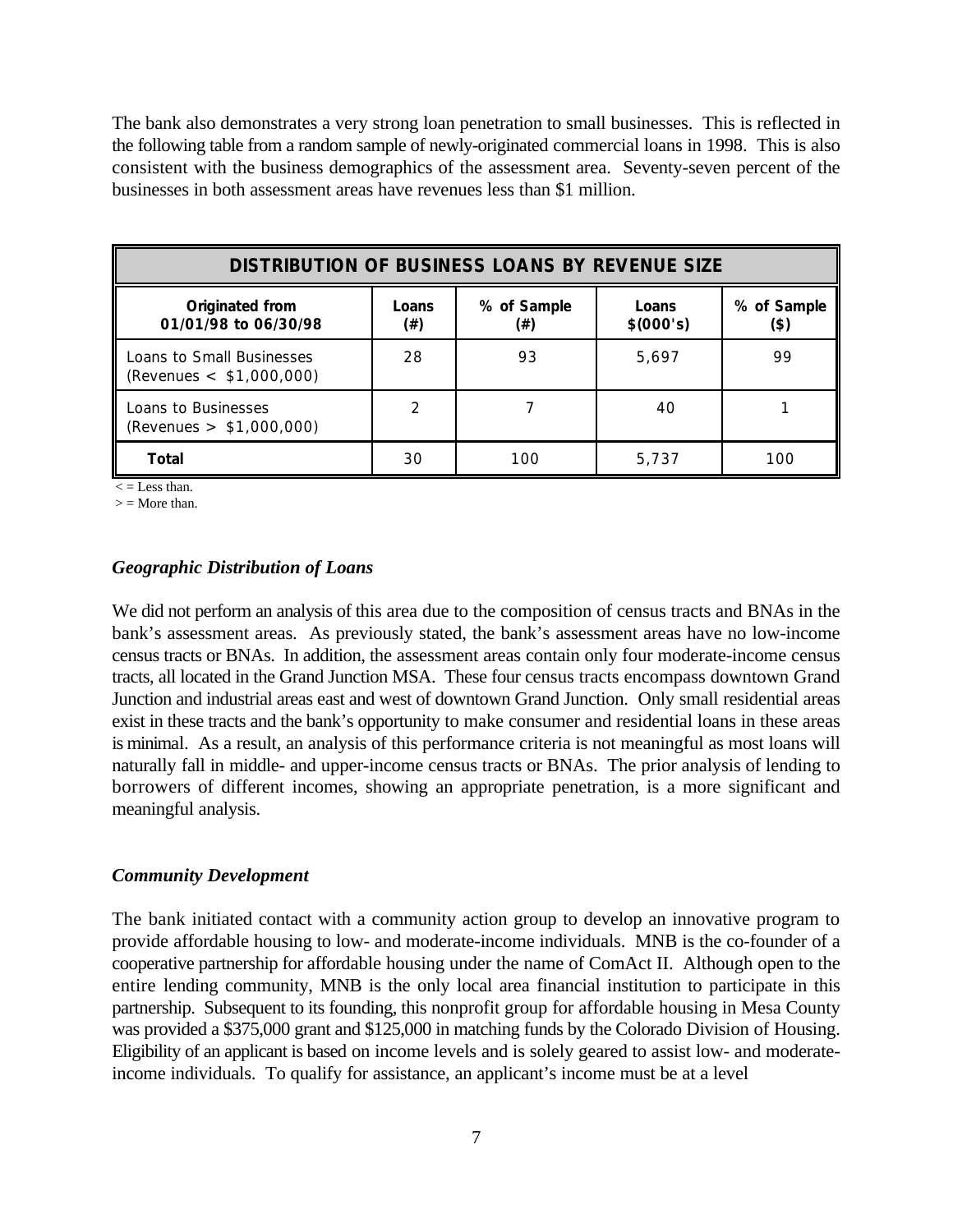of 60% to 75% of the median family income for Mesa County. MNB originates an FHA loan up to a maximum loan amount that debt-to-income ratios will allow. The nonprofit group provides gap financing assistance for down payment and closing costs in the form of a second deed of trust loan. The amount of assistance provided by the nonprofit group is based on the family's household income level compared to Mesa County median income. The percentage of the assistance provided by the nonprofit group ranges from 14% to 20%. Flexibility of repayment of the gap financing assistance loan allows principal amortization over 20 years, with interest only for the first three years at 3%. The purchaser contributes 1.5% of the purchase price as down payment and closing costs compared to 2% required by similar government-sponsored programs. This program started by MNB has considerably different flexibility than standard government-sponsored affordable housing programs.

Since its inception in 1995, the bank has made 34 loans for a total of \$2.1 million. In 1997, the bank originated 12 loans by number totaling \$690,929. This year the bank has originated an three additional loans for a total dollar volume of \$146,900. All loans made within this program are to low- to moderate-income individuals.

In addition, the bank provided a \$100,000 line of credit directly to the same nonprofit group for its lease-to-own program. This loan provides gap financing to the nonprofit group for purchase or construction of homes for low-income individuals. Qualified families rent the home for one year at a reduced rate. At the end of the one year, the family has an opportunity to purchase the home. The deposit and last month's rent apply towards closing costs. The nonprofit group sells the home at the purchase or construction price. The interest rate starts at 3% and is based on an increasing sliding scale reaching market rates in about eight years. Approximately 60 families have purchased homes through this program.

Another innovation is the bank's own Low-to-Moderate Loan Program. This loan program assists low- and moderate-income individuals to obtain financing for home purchase or any other consumer purpose. Qualifying debt-to-income ratios are higher than normal consumer loan programs. The primary purpose of this program is to assist individuals for home financing that may not otherwise qualify for financing in the secondary market. The bank has demonstrated a significant and ongoing commitment to this program. Since the program's inception in 1992, MNB has increased its committed funds from \$1.0 million to \$1.5 million. From inception, the bank has originated a total of 97 loans totaling \$2.3 million. In 1997, the bank originated nine loans for \$240,488. Year-to-date 1998, the bank originated six loans for \$187,491. All borrowers are low- and moderate-income individuals.

Another innovative lending program is the bank's Tier-2 Consumer Loan Program. This program has flexible qualification criteria for persons with faulty credit performance records. Through this program, the bank has offered credit to a segment of the public that might not have access to bank financing and services. Since its inception in late 1996, the bank has made loans to 58 individuals. The bank currently has 45 loans outstanding totaling \$498,550.